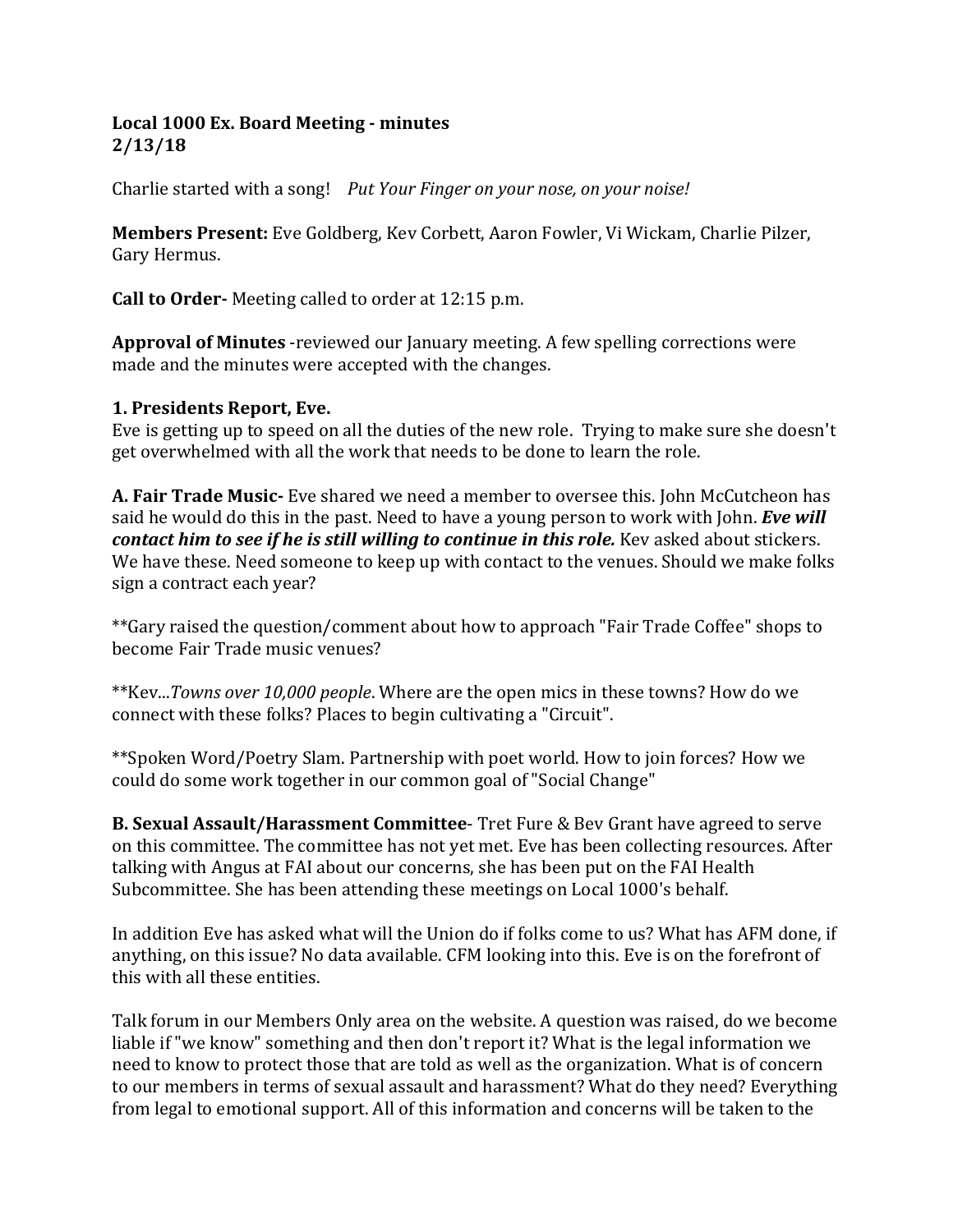committee to determine next steps for the Local. Work place concerns for those of us that have a different workplace every night.

**C. Folk Alliance CBA**- Eve will work with Angus after FAI on determining if a CBA needs to be written for FAI. She will call Michael Manley and fill him in on our work with FAI.

**D. Membership Drive-** We are currently in a membership drive. If members join their membership fee is waived through the end of March. Eve encouraged board members to talk with 2-5 folks about the drive. Save \$100.

# **2. Canadian Report- Eve**

Eve sent a letter to the Canadian Conference. Things are shifting and there is openness to us becoming Canadian members. We have support from Alen Willaert who sits on the IEB. Waiting to hear back from the CFM. June Conference. Kev and Eve would possibly go.

Freedom Train, has joined Hamilton Local and resigned from Local 1000.

Kev suggested we produce a sample contract that musicians can use to take a medical leave, a "Sub-Agreement". Kev crated this and it will be sent to AFM Legal department for review.'

# *Kev will work on this with AFM Legal team*

BREAK...

# **3. Communication Committee Report**-

**New Deal** is completed and is being shipped to us here at the conference. Eve edited this issue. We had a new designer for this issue. We need to find someone who will serve as the editor. Some suggestions are Scott Berwick, Steve Eulberg, Joe Jencks. Defer asking someone until later in the year.

Local 1000 **brochure** is also being shipped to the conference. Eve also served as point on this project.

Reminder we have 2 Facebook pages one that is a public page and one is for members only.

We will continue to do Cyber Union calls during this year. The schedule is as follows:

February- Samantha Martin, Tour Organizing March-New Member Orientation April-Vi May-Vi June-New Member Orientation July- ?? August- ?? September-New Member Orientation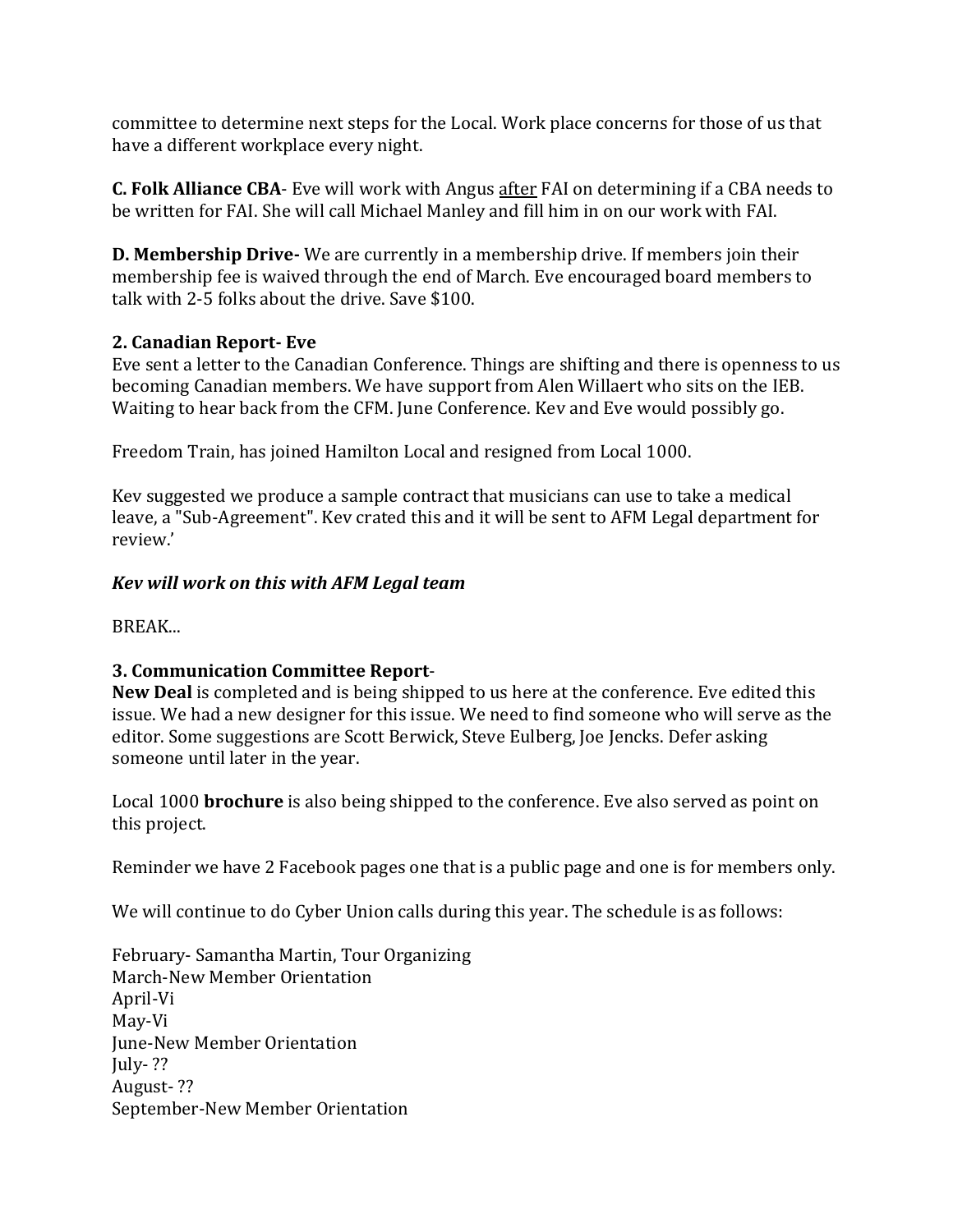October- ?? November- ?? December-NO Cyber Call this month

### **4. \$25 for 25 Campaign**

A new website has been set up for this campaign. Steve Eulberg has put this together. Vi is working on a "product" to give folks who donate to this campaign. John McCutcheon has agreed to pull together songs from our founding members to put on a CD/audio download. We will be handing out postcards for this at our booth.

Ideas for the use of the money collected… "This work costs... Help us build the movement."

- Expand Fair Trade Venue
- Sexual Harassment work
- Deepen our presence at FAI events
- Diversity of our members
- Membership recruitment events

### *Charlie and Aaron will develop this list.*

#### **5. New Website- Vi**

Content reorganization has been taking place on our current site. There was a ton of technical issues in the past 3 months. The shopping cart has been fixed and we are now able to do Internet commerce. There are still some broken links and items. Board members are asked to send Vi any problems.

Vi has been working on the new site. He said he has about 30% done at this point. Vi and Eve will work on some of the details of the current design. Vi thinks the first draft for viewing by the board by May. The hope is to be live by June 2018.

Dream Host is where our site is being hosted. VPS. Charlie and Vi will talk about how to move forward with hosting and email hosting.

#### **6. Office Succession/Office organization-**

Our office staff does incredible work but will not always be with us. We need to make sure the organization and procedures of the office is well documented.

\*Plan for Data Base access- Can it be remotely accusable? Who should be able to see/edit it? *Vi and Charlie will talk about best practices.*

Colin is working on getting the policies and procedures manual up to date. Aaron is working with him on cleaning this up. *Give a report in 6 months, prior to fall NY board meeting.* 

Get a good list of job descriptions for each of the guys. *Aaron will put this together.*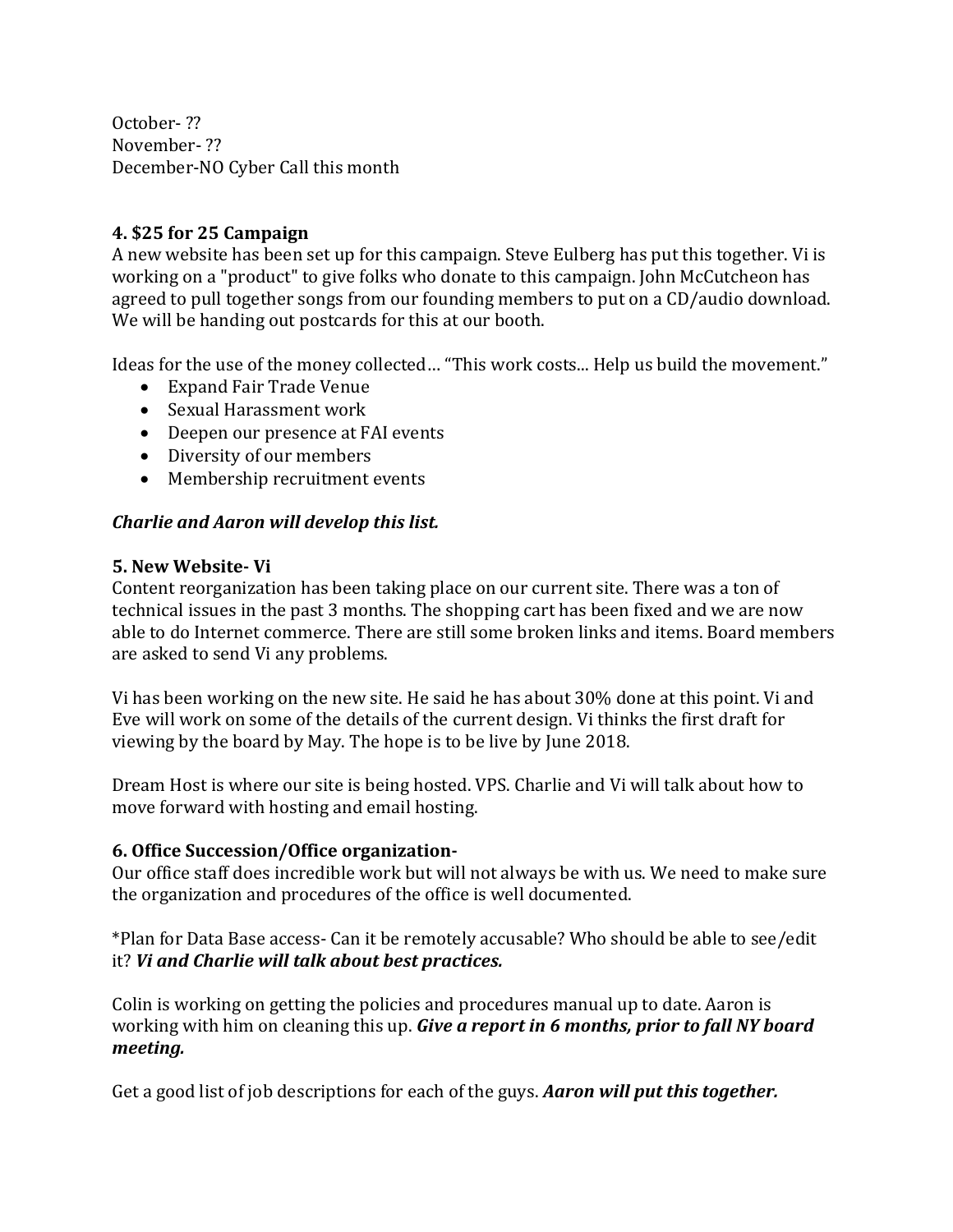#### **7. Mid-West Rep.**

With the resignation of Amber Rogers, the board needs to appoint a new person. We feel we need to look for a woman. Eve circulated a list of mid-west members. The board reviewed the list and talked about who might be a good fit.

**8. Eastern and Western Rep** positions are up for elections at the end of this year. We need to begin looking for someone to fill these spots. The Western rep will be a one-year term per the by-laws and the Eastern rep would be a full 3-year term.

### **9. Retreat**

Eve created a budget. The cost for the Sunday retreat would be around \$175 (based on 15 people attending). The full cost of attending the GLEA conference would be \$700+. One concern is the cost for lodging, nearly \$430 for the 4 days. Charlie has agreed to see if he can find someone to serve as a housing coordinator. It was suggested we find homes in the area.

We hope to have a resource person on Sunday. In addition we will have a Membership Meeting on Sunday.

Get Steve to coordinate the Local 1000 track during the conference.

**Charlie made a motion to hold a 1-day retreat on Sunday June 24th in conjunction with the Great Labor Arts Exchange at the Tommy Douglas Conference Center in Silver Springs MD. Gary 2nd the motion. No discussion. All approved.** 

**Vi made a motion to allocate \$2,900 in the 2018 budget for this event. Aaron 2nd the motion. No discussion. All approved.** 

**Action Item.** *Identify all of our members who live within a 250-mile radiance of Silver Springs MD and call them to engage them in this event.* 

*Charlie will make some fund raising phone calls to see if we can raise \$1,000 to offset the total cost of the event.*

**Dinner Break.**

### **10. Secretary Treasure Report-Vi**

Reviewed the 2017 Profit and Loss (cash & accrual) report - We believe the invoicing procedure we have put in place has created a boost in 2018 memberships that were paid in December rather than January.

We have ended 2018 nearly \$20,000 ahead.

The board reviewed the Balance Sheets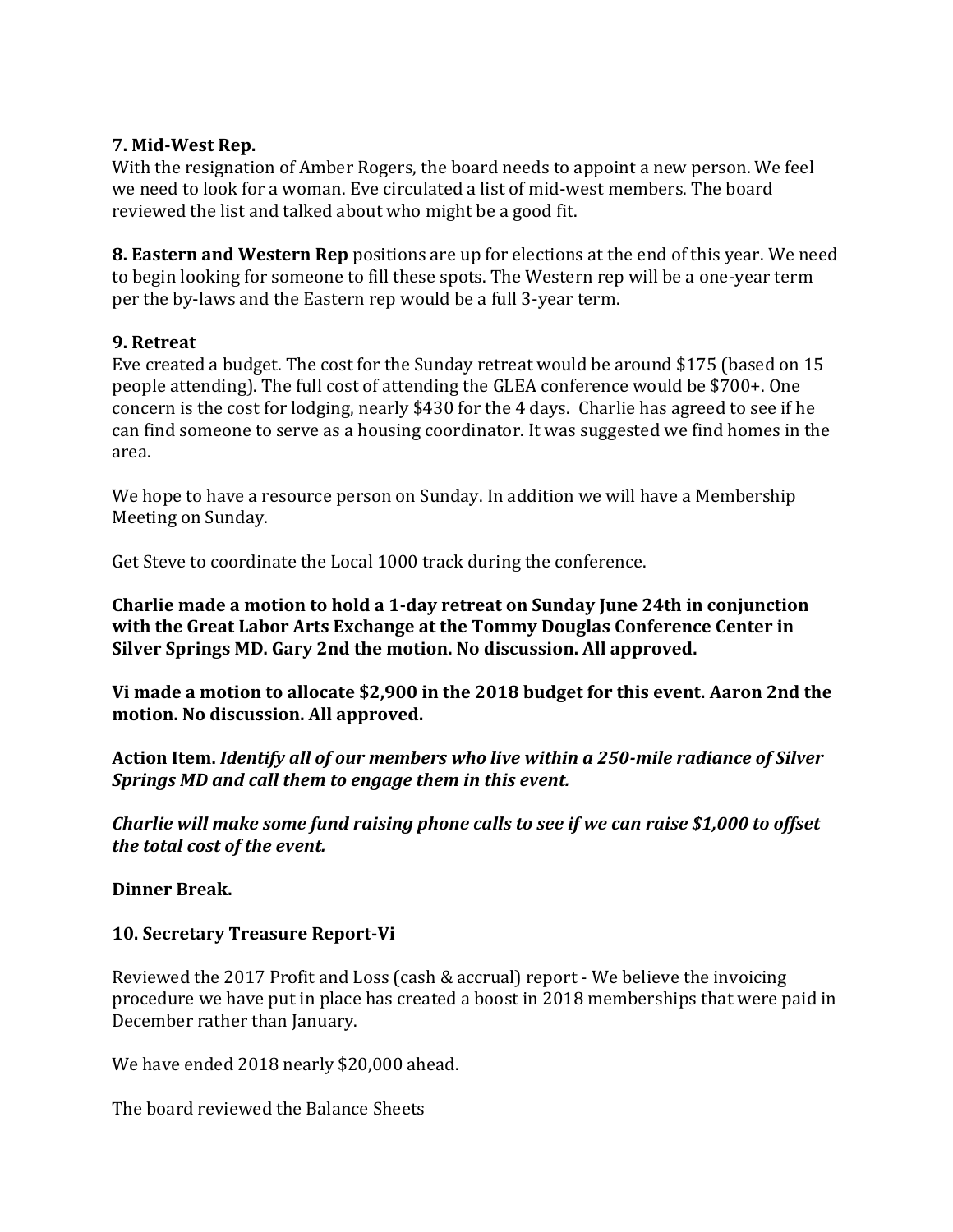There is a need to reorder account numbers.

Vi will make copies of the accrual reports to show the membership meeting on Wednesday.

#### **Review of the 2018 budget.**

-Salary increase for staff. (2.5% salary increase) Motion to follow tomorrow. -\$5.00 increase in annual dues beginning in July 2018.

Vi made motion to Recess until 9:30 tomorrow morning.

### **Wednesday, February 14, 2018**

We reconvened the meeting at 9:30 a.m.

### **11. We did a round of personal sharing.**

### **12. We returned to the discussion of the 2018 Budget.**

**Conversation about Accountants.** Currently we do not have an accountant for Local 1000. After some conversation, *Charlie moved that we go with Schultheis & Panettieri, LLP. Aaron 2nd. Discussion was held. It was unanimous to approve this motion.*

**We had a discussion about which conferences we should participate in.** The list includes AFM Conferences, Eastern Conference (1 person) & National Conference (3 people). The AFM By-laws state we must attend these two conferences. In addition, we will also need to send someone to Canadian Conference (1 person).

New Member recruitment options-FAI conferences-FAI, NERFA, SERFA, FARM, SWRFA, Far West. Folk Music Ontario, Music PEI, Breakout West, IBMA, DIY-Nashville,

Attend minimum of 2 regional FAI conferences.

#### *Motion... Charlie moved that Local 1000 send representatives to AFM Triennial conference, annual Canadian conference and the AFM eastern regional conference. Gary 2nd. Motion carried.*

*Motion... Local 1000 will send representatives to Folk Alliance International National conference and Folk Music Ontario conference annually. Charlie moved. Vi 2nd. Motion carried.* 

*Motion...Local 1000 will send representative to at least 2 regional music conferences. Charlie moved, Vi 2nd. Motion carried.* 

Vi budgeted these motions into the 2018 budget.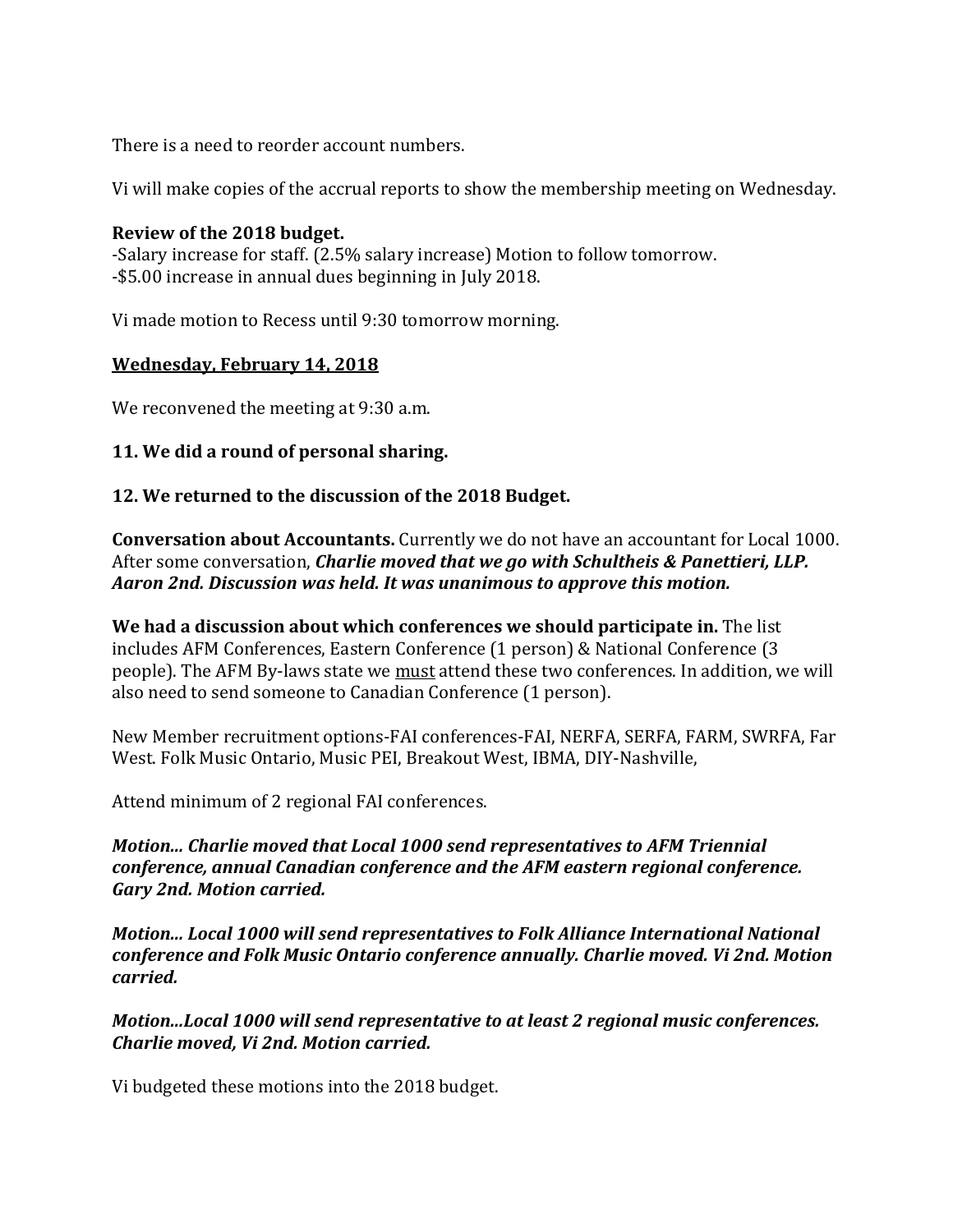### *Vi presented a 2018 budget with annual income of \$124,250 and \$122,992 expenses. Giving a balanced budget of \$1,258 in the black. Charlie moved to accept. Kev 2nd. Motion carried.*

Aaron moved to recess for lunch.

The group returned at 1:15

### **13. Scales conversation-**

Kev moved that the board recommends an increase in minimum wage scales as follows:

\$250 for solo concert; \$120 for solo small concert; \$75 for solo opener; \$120 for leader of ensemble at a small venue; \$60 for a side player of an ensemble at a small venue.

### *Charlie seconded. Motion carried.*

Scale recommendation to be announced at today's meeting; put in newsletter for next few months; voted on at June membership meeting.

#### **14. Agenda for the Membership Meeting**

- Start with a song! Call to Order Welcome and Introductions-Eve Approve the minutes of the last meeting-Eve President's Report-Eve
	- Membership Drive
	- $\bullet$  \$25 for 25
	- Mid-West Rep. resignation
	- Sexual Harassment working committee
	- Building value from Your Union

Secretary Treasure report-Vi

- Dues Increase voted on in June
- 2018 Budget
- Canadian Report-Kev

Communications Committee Report-Aaron

- New Brochure
- New Deal
- Cyber Union hall

 FaceBook presence-Members only page to have conversations between members Retreat Information-Charlie

Scales Proposal to be voted on in June - Charlie New Business